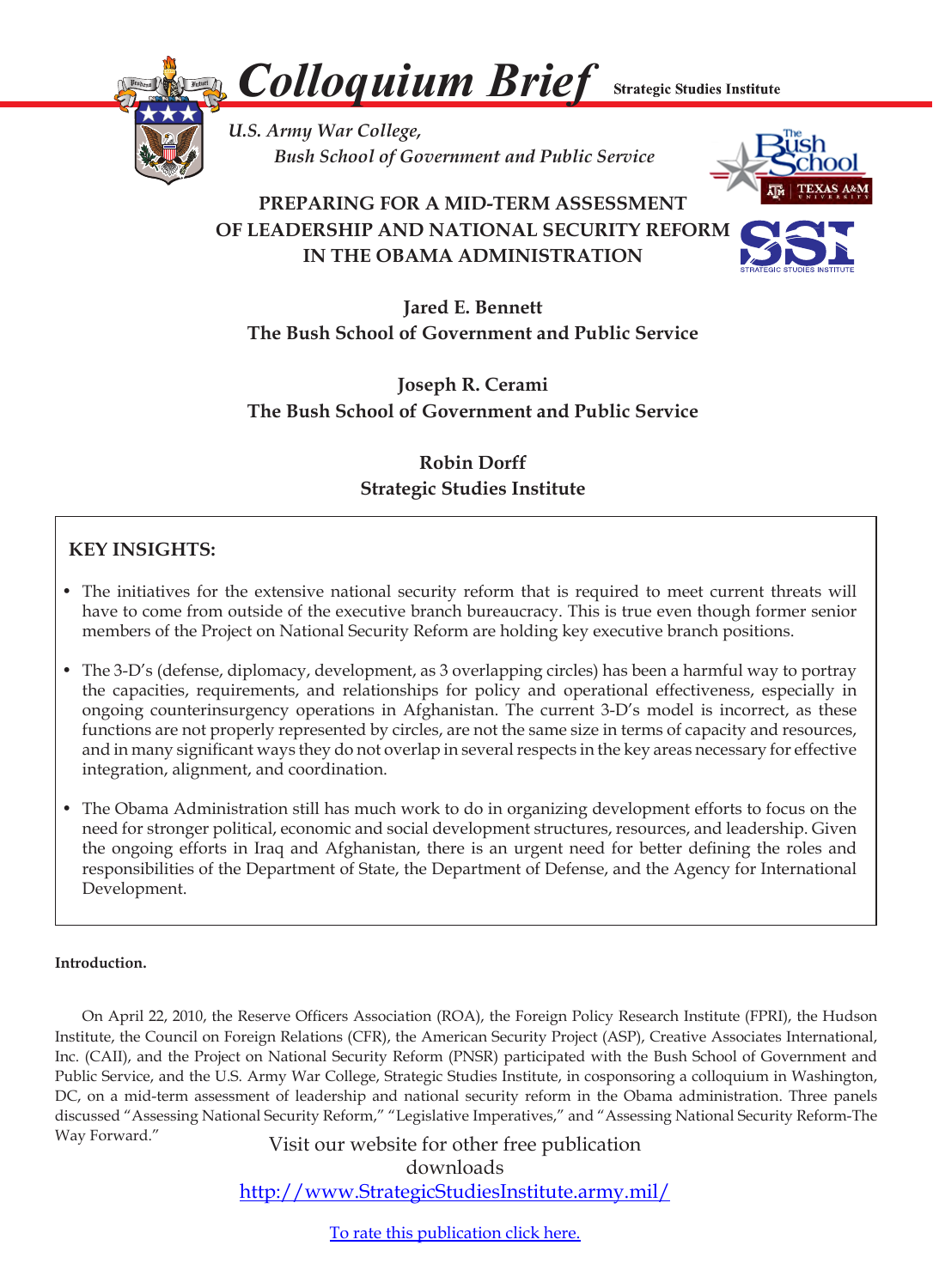The colloquium theme focused on the need of advancing the research and study of key national security issues, engaging the invited participants in sharing their expertise, and informing the interested community members of ways to develop a deeper awareness and understanding of security reform issues facing the U.S. Government by examining the topics of leadership and national security reform.

#### **Panel 1: Assessing National Security Reform.**

 The first panel clarified conceptual questions by outlining the current themes inherent in the national security reform debate. In introducing the panel, Joseph Cerami of the Bush School commented that the panel's first objective was to outline and assess changing national security efforts as they have evolved and adapted during the first 2 years of the Obama administration. The second panel objective was to detail specific political and organizational challenges where progress was made during the first 2 years, as well as those obstacles that continue to impede significant and efficient reforms.

 The panelists introduced the current terminology and trends, and set the conditions for the colloquium discussions. Integral to this panel was an analysis of how security paradigms and the continuing need for reform might affect the organization, operations, policies, and strategies of the U.S. military in the short term.

 Joseph Collins of the National Defense University spoke on Afghanistan. In his examination, Collins made five major points: two presidents have declared that the War in Afghanistan is of vital importance to the nation; the costs of the war have been high in blood and treasure; the Taliban is weakening, thanks to President Obama's surge; the Karzai government is weak, corrupt, and ineffective; and, the Afghan people are tired of war, coalition forces, and their own government. Collins further questioned the future of the war's success, given the current stress on the Defense budget (currently at \$700 billion/year).

 Scott Feil of the Institute for Defense Analyses addressed how assessments are generated within the Department of Defense (DoD). Feil examined two categories of assessments, Strategic Assessments and Operational Resource Assessments, subsequently detailing how such assessments contribute to national security solutions. Using as examples the DoD response to the improvised explosive device (IED) and the resurgence of the Army post-Vietnam, Feil concluded that the obstacle encountered in problem solving in government is that it does not focus on the "problem as a whole." Rather, each segment of government proposes solution sets that

optimize its own capabilities and interests. He concluded that the government should confront national security as a whole with a focus on optimizing the overall function, which necessarily suboptimizes the individual subordinate processes and organizations.

 Thomas Mahnken of Johns Hopkins University and the Naval War College examined U.S. Defense policy and its implications for national security reform. Focusing on the proper division of labor in the government, Mahnken suggested that entities within government abide by their clearly defined roles, recommending that the DoD be used to fight and win wars, and the State Department (DoS) and USAID be empowered to support a "whole of government" approach to national security issues.

 Harvey Sicherman of the Foreign Policy Research Institute reviewed the best/worst cases of past presidents' actions in making national security policy, distinguishing between the Truman (White House-State Department partnership) and Nixon (White House dominant) models. He praised the Bush-Baker-Scowcroft (Presidentialled, integrated, interagency process) variant. Sicherman concluded that the current administration has tried a version of the Bush-Baker-Scowcroft model, but too much is being done in the White House. Instead, Sicherman recommended giving greater responsibility to the State Department, allowing the NSC to focus on its primary mission of coordinating policy for the president while considering policy alternatives.

#### **Panel 2: The Legislative Imperative.**

The second panel, discussing the Legislative Imperative, examined the congressional role in the national security process from 2008 to 2010. Panel Chair James Locher III of the Project on National Security Reform opened the panel by stating that 95 percent of people say that national security reform will never be done. Locher went on to refute this point, claiming that the objects impeding reform were: lack of routine oversight; a lack of confidence; a slow confirmation process for presidential appointees; a failure to pass legislation that has become endemic; and, frequent confrontation between the branches of the government. Locher exclaimed that many believe Congress lacks the political will to take on national security reform, but was quick to point out that quite to the contrary, Goldwater-Nichols achieved just this feat. To elucidate the issue's complexity, Locher identified clear differences between the past and today, with today's challenges being: a security environment that is much more complex; the unprecedented size of the defense budget; and, concerns over domestic security. According to Locher, the major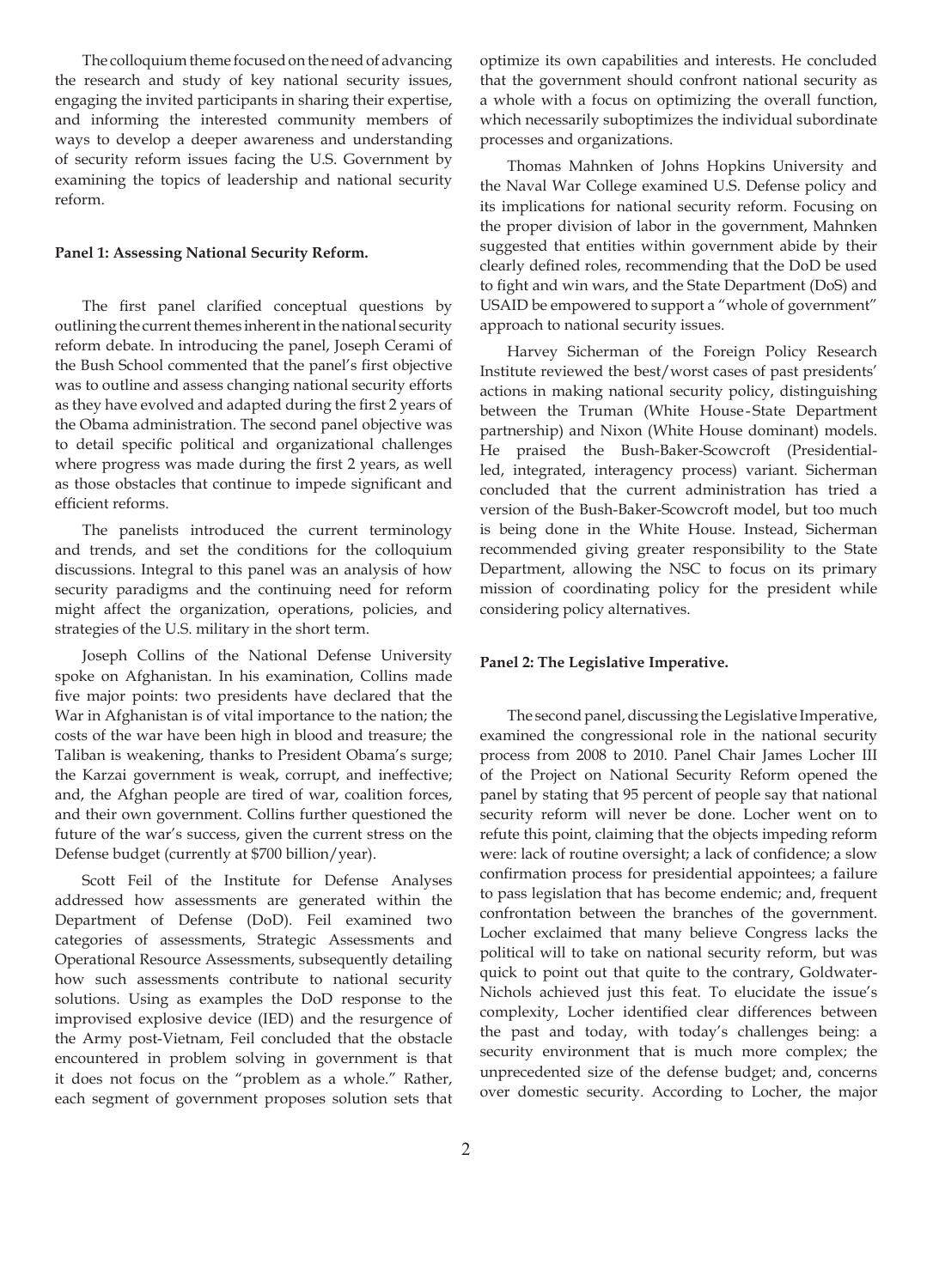challenges confronting national security reform are those of politics, scope, ownership, and bandwidth. Politically, individuals favor the status quo. With regard to scope, Locher emphasized that the size of national security reform is daunting and it inhibits congressional commitment. In reference to ownership, Locher stated that the simple fact is that there is no mandate for national security reform. Finally, he stated that bandwidth, or time, is a major challenge, as it took Goldwater-Nichols over 4 years to complete. The focus needed for national security reform would certainly require politicians to surrender other legislative initiatives.

 The post-9/11 system and campaigns in Iraq and Afghanistan have placed additional pressure on the U.S. Government's civilian and military departments and their levels of interagency cooperation. At the heart of this discussion was an assessment of the contributions of the Project on National Security Reform, an initiative on Capitol Hill to build political support for congressional reform of interagency dynamics much in the same way the Goldwater/Nichols Act transformed the armed services.

 Nina Serafino of the Congressional Research Service focused on the possibility of legislative action on reform, including reorganizing Congress for proper oversight. Recognizing prospects for comprehensive reform is a daunting task; however, Serafino stated that some members are discussing selected reforms. One example is a national security professional development program to foster interagency cooperation through a civilian interagency education and training program, including rotations between agencies. She noted expert opinion that recommends that Congress reorganize itself cyclically, with small changes made in response to events and, large, substantive changes following periods of rising frustration, or party turnover. She reflected that the Obama administration might trigger changes in Congress by submitting a "unified security budget," combining all security assistance accounts.

 Larry Sampler of Creative Associates International spoke on the topic of legislative imperatives for national security reform. Sampler said that one of the major impediments to national security reform is the prerogative of an official to seek reelection, thus making things inefficient. The U.S. Government's system of checks and balances creates an environment of stasis, leading to operational paralysis in the government. Sampler also addressed the issue of the terminology being used between military and civilian entities, and the need to understand this terminology to produce effectiveness. Sampler cited the need for good leadership behind national security reform. Finally, Sampler expressed his belief that the 3-D's (defense, diplomacy, and development) is not a model based in reality, and should be done away with.

 Richard Weitz of the Hudson Institute and Project on National Security Reform discussed the importance of resource allocation and national security reform. He recommended that the National Security Council (NSC) play a greater role in designing an integrated national security process, including new approaches for matching resources to strategies. Weitz also suggested the need for a national operational framework, whereby national security reform would be viewed as more of a "national responsibility."

 James Lindsay of the Council on Foreign Relations examined the practicality of national security reform. Specifically, Lindsay tried to answer the questions of why Americans wish to produce reform, and why the government has failed to achieve it. Lindsay suggested that reform is undertaken to elicit greater policy effectiveness. The U.S. Government has failed to achieve reform due to bad policy choices and a streamlined executive. Lindsay also focused on the role of development and its organization within the government, emphasizing the political battles that impede reform. He concluded that reform would only be achieved if government focused on pivotal reform measures, admitting that the overall political climate would be the eventual catalyst for change.

### **Panel 3: Assessing National Security Reform-The Way Forward.**

 This panel focused on examining steps to implement significant national security reform over the next 2 years (2010-12). Panel Chair Robin Dorff of the Strategic Studies Institute asked the panelists to assess the Obama administration's first years with an eye towards offering ideas for continuing or accelerating the pace of national security reform. The researchers were also asked to assess the successes and weaknesses of the first years and address the institutional and organizational challenges that continue to face the administration. Finally, the panelists were asked to suggest promising areas for national security reform initiatives in the near term.

 Patrick Cronin of the Center for a New American Security stated that one issue confronting the Obama administration is that it has recognized its limits of engagement, especially given the complexity of issues like Iran and North Korea. Cronin criticized the nearsightedness of America by calling for a national security strategy that focused on the future, "thinking about the America of 2030, and not just 2010." Cronin recommended that the U.S. should focus on civilian capacities and a stronger State Department by developing a better system of educating diplomats, and by recruiting the best and brightest. Cronin also recommended that the U.S. should become serious about investing in development, focusing on those countries in the bottom realm of the development process—the poorest performers.